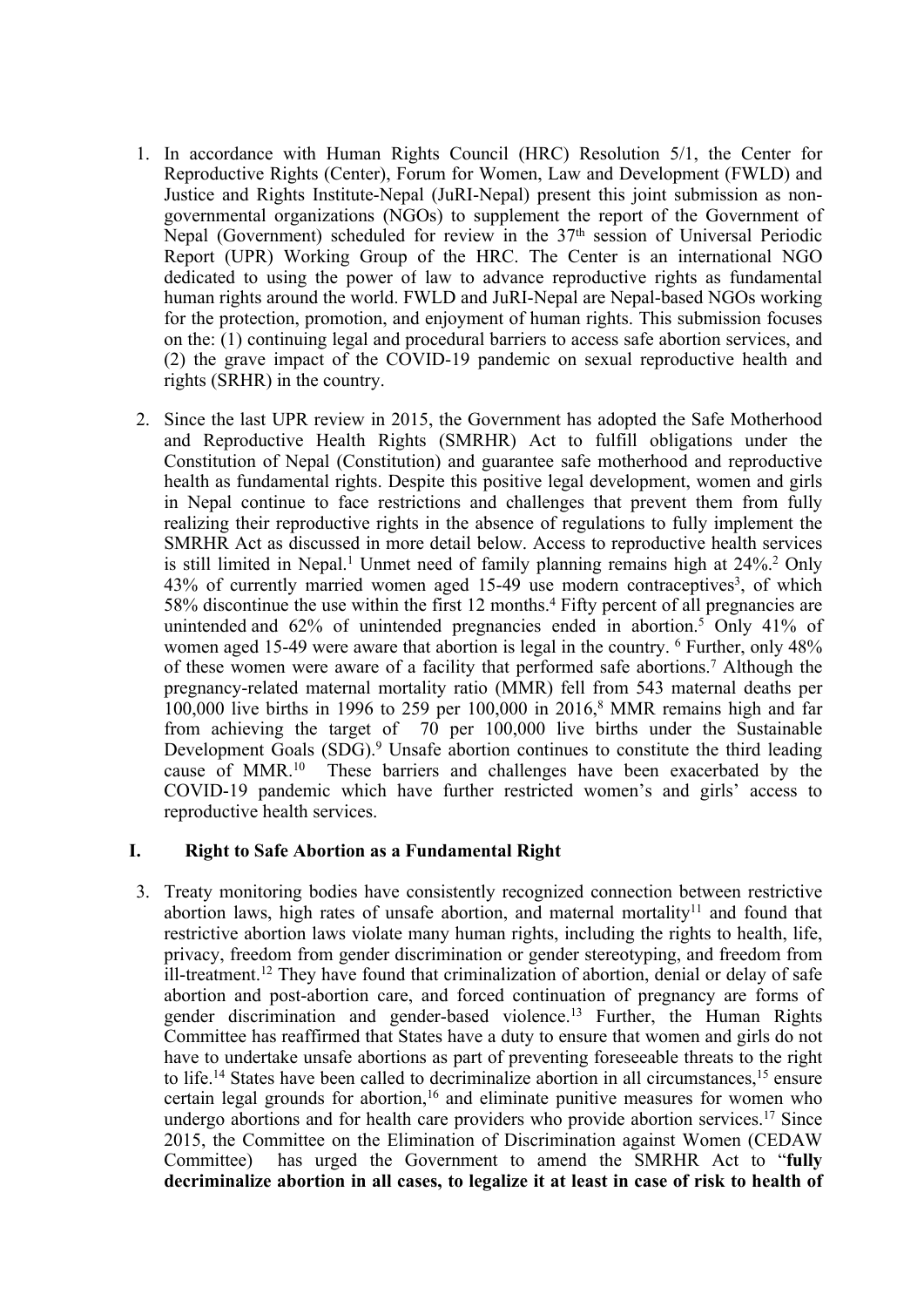**the mother, in addition to the cases for which it is already legalized, including in cases of rape, incest, severe fetal impairment and risk to the life of the mother, and allocate sufficient resources to raise awareness of safe abortion clinics and services**."<sup>18</sup> Further, UN bodies have expressed concerns about maternal mortality and morbidity rates in Nepal, particularly in rural areas and within disadvantaged and marginalized groups, and the instances of maternal deaths from unsafe abortions, owing to the low awareness regarding the legality of abortion and the existence of safe abortion services, as well as the lack of access to adequate health and reproductive services.<sup>19</sup>

# **A. National Legal Framework on the Right to Abortion**

- 4. The Constitution ensures women'<sup>s</sup> fundamental rights to safe motherhood and reproductive health. <sup>20</sup> As held by the Supreme Court in the landmark case of *Lakshmi <sup>v</sup> Nepal*, reproductive rights include the right to safe and affordable abortion services.<sup>21</sup> In this case, the Court delineated the Government'<sup>s</sup> positive obligations to establish governmen<sup>t</sup> funds to cover abortion procedure costs, provide stronger safeguards for women'<sup>s</sup> privacy, promote access to safe services for all women, and disseminate information about safe abortion services to health service providers and the public.<sup>22</sup>
- 5. In September 2018, pursuan<sup>t</sup> to the Constitution and the Court'<sup>s</sup> pronouncemen<sup>t</sup> in the *Lakshmi* case, the Government enacted the SMRHR and Public Health Service (PHS) Acts. **These new Acts unequivocally recognize women'<sup>s</sup> and girls' right to abortion and require that abortion services be offered by all government health facilities free of cost**. <sup>23</sup> Under the SMRHR Act, abortion is permitted with the consent of <sup>a</sup> pregnan<sup>t</sup> woman up to 12 weeks of gestational age, and for pregnancies of up to 28 weeks of gestational age resulting from rape, incest, or in situations where the woman suffers from HIV or other types of incurable diseases.<sup>24</sup> Abortion is also permitted up to 28 weeks of gestational age in circumstances where <sup>a</sup> legally-recognized medical practitioner determines that <sup>a</sup> failure to undertake an abortion may pose <sup>a</sup> threat to the life of the pregnan<sup>t</sup> woman, adversely affect her mental or physical health, or that the child born will be impaired. <sup>25</sup> Under the PHS Act, abortion is listed as <sup>a</sup> basic health service which any person shall have the right to obtain without cost.<sup>26</sup> Together with the National Penal Code Act 2017 (Penal Code) which imposes <sup>a</sup> penalty of imprisonment of up to 5 years for <sup>a</sup> pregnan<sup>t</sup> woman undergoing an abortion beyond the legal grounds, these Acts constitute the primary abortion laws in the country. 27

# **B. Legal and Procedural Barriers to Accessing Abortion Services**

- 6. Despite the legal guarantees to the right to abortion, the Government has failed to address numerous legal and procedural barriers and restrictions to ensure women'<sup>s</sup> and girls' effective access to safe abortion services. Abortion continues to be penalized in certain cases thereby exposing women and girls to the threat of or actual criminal punishment. Further, the Government'<sup>s</sup> failure to clarify when abortion may be provided in cases of pregnancies resulting from rape or incest may lead to strict interpretation of the laws by health care providers and law enforcement authorities to the detriment of women and girls. Furthermore, the SMRHR Act compared to the Penal Code has restricted when abortion may be accessed beyond 28 weeks of pregnancy. Finally, the continuing lack of regulations for the SMRHR Act has prevented women and girls from having effective access to safe abortion.
- 7. *Criminal penalties for women having an abortion.* As noted in paragraph 3 above, laws criminalizing abortion violate the obligation of States to respect, protect, and fulfill women'<sup>s</sup> and girls' fundamental human rights. <sup>28</sup> However, notwithstanding the Government'<sup>s</sup> human rights obligations and national legal guarantees on the right to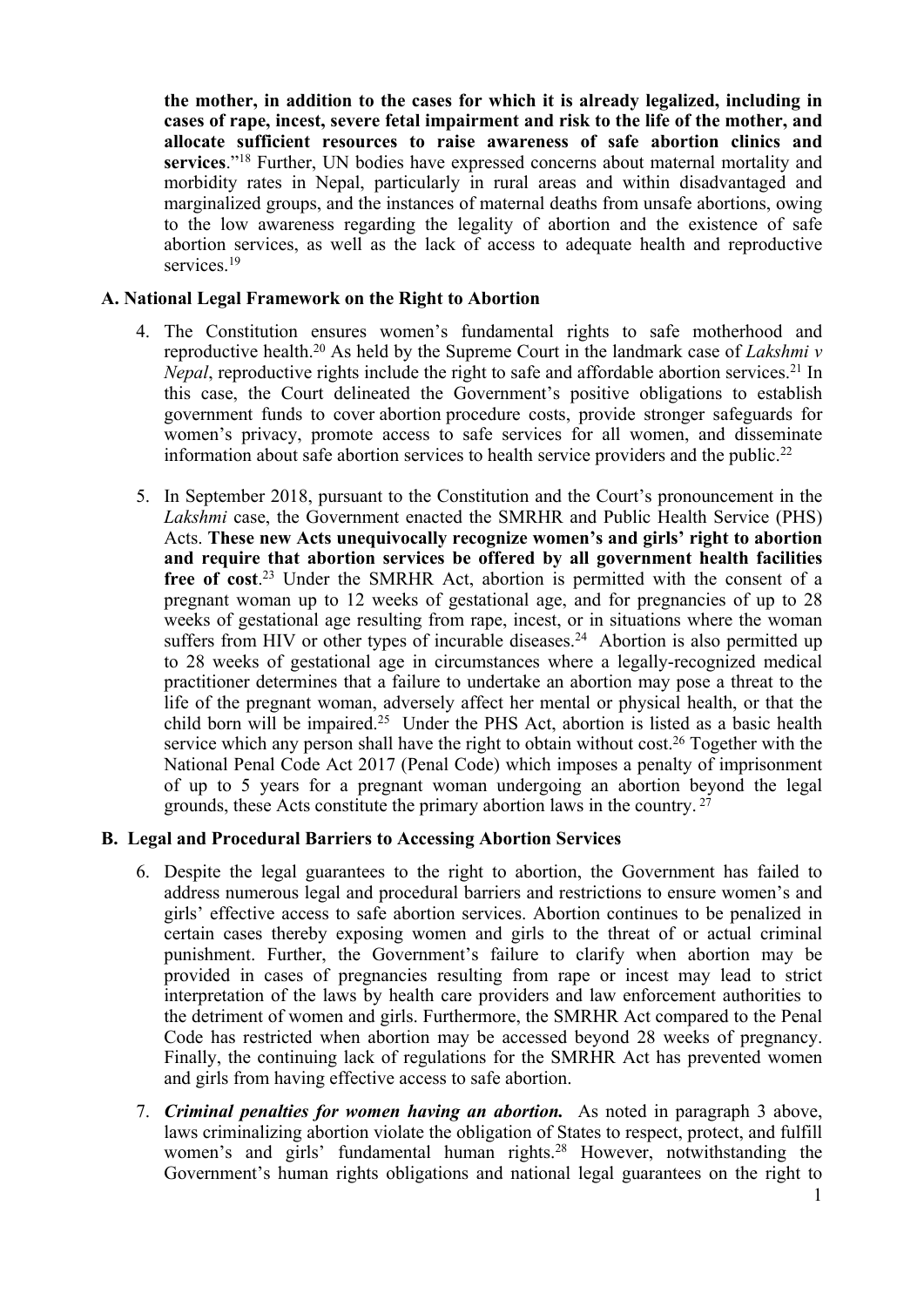safe abortion, the SMRHR Act fails to fully decriminalize abortion in all cases<sup>29</sup> and instead refers to the criminal provisions under the Penal Code of imprisonment of up to five years and <sup>a</sup> fine not exceeding fifty thousand rupees (approximately US\$500) depending on the stage of pregnancy.<sup>30</sup>

*8.* As noted in paragraph 2, knowledge of safe abortion remains low both in terms of legality and availability of the services.<sup>31</sup> In a fact-finding conducted by FWLD and the Center **53 abortion-related cases were registered in 16 districts between 2011 to 2016 in the district and high courts, out of which 13 cases were against women for terminating their pregnancies**. <sup>32</sup> Among these 13 cases, five women were convicted, of which four were imprisoned. In cases where women were convicted, they were not only unaware of legal exceptions to the penal provisions on abortion, but also lacked information on facilities where safe abortion services were available, forcing them to seek an abortion from unlisted providers, which is illegal.<sup>33</sup> This is an emblematic case reflecting serious effects of continued criminalization of women and girls.<sup>34</sup>

*A 15-year-girl who go<sup>t</sup> pregnan<sup>t</sup> as <sup>a</sup> result of rape terminated her pregnancy at around 20 weeks by consuming medical pills brought by her father from <sup>a</sup> local pharmacist. The girl'<sup>s</sup> statement in the District Court notes that she sought an abortion to safeguard her own and family'<sup>s</sup> prestige. The Court convicted the girl of an illegal abortion and sentenced her based on her admission. However, the Court acquitted both the father, as he had asked her not to take the medical pills despite purchasing them for her, and the pharmacists, as their involvement was not proven. 35*

- 9. *Ambiguity on the abortion provisions of the Penal Code and SMRHR Act.* Denial or delay in accessing legal abortions services have been caused by laws written in vague terms or laws that leave room for conflicting interpretations on what they allow. In effect, health care providers have been provided the discretion on when to allow and provide access to abortion and, in some cases, this means that abortion access is frustrated by restrictive interpretations of the laws. <sup>36</sup> As noted in paragraphs <sup>5</sup> and 7, abortion provisions are regulated under the SMRHR Act (special law brought to protect sexual and reproductive health and rights) and the Penal Code (general law on offences and punishments). As both laws regulate abortion, they have caused ambiguity on when abortion may be allowed on certain cases. For example, although the SMRHR Act permits abortion **up to 28 weeks of pregnancy** in cases of rape and incest, the Penal Code only permits abortion **up to 18 weeks of pregnancy** in such cases. 37 This **legal ambiguity has caused confusion among health care providers, law enforcement, and women** with providers often interpreting the law in <sup>a</sup> way that deprives women access to the abortion.<sup>38</sup>
- 10. *Lack of implementing rules and regulations for the SMRHR Act.* For nearly two years since the enactment of the SMRHR Act, the Government has ye<sup>t</sup> to adopt its implementing rules and regulations (Regulations). Under the Act, services and standards including procedures to access abortion will be determined under <sup>a</sup> regulation.<sup>39</sup> In the absence of Regulations, there is no clear guidance on the health care standards, procedures, and systems in place and/or to be established to ensure women'<sup>s</sup> and girls' access to sexual and reproductive health care services including abortion. On 20 March 2020, **FWLD and several lawyers filed <sup>a</sup> writ petition at the Supreme Court** to seek immediate enactment of the Regulations under the SMRHR Act. During the first hearing on June 10, the **Court issued "Show Cause order"** to the Office of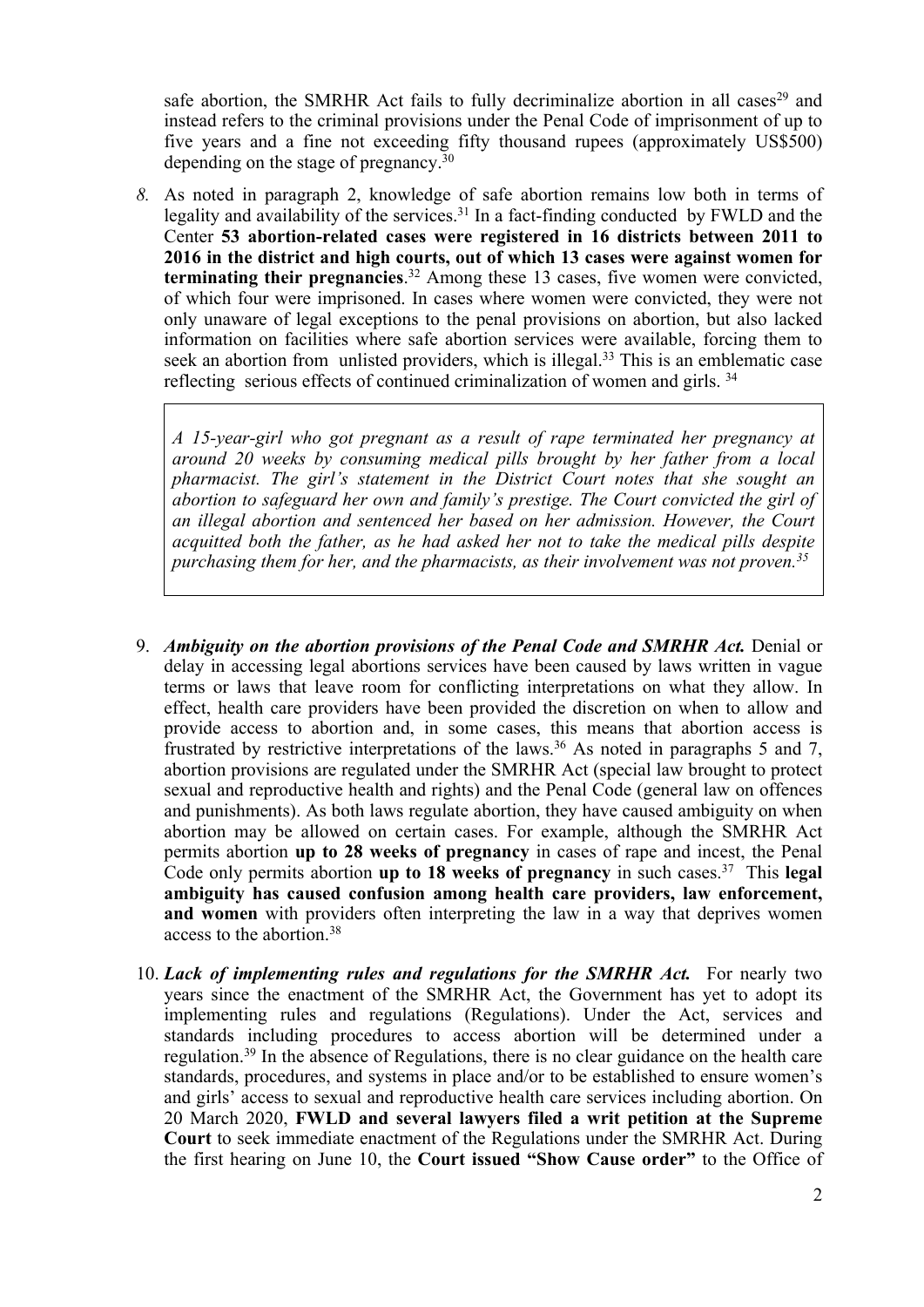Prime Minister and Council of Ministers, Ministry of Health and Population (MoHP) and other relevant agencies, requiring the Government to submit its written response to the writ petition. <sup>40</sup> As of 9 July 2020, **there is still no legal procedural framework to ensure effective access to safe abortion in the country.**

11. *Regressive provision in the SMRHR Act.* The SMRHR Act allows abortion **up to 28** weeks of pregnancy<sup>41</sup> and does not provide for any abortion beyond it even to save a woman's life. This is more regressive than the previous Country Code<sup>42</sup> (repealed in August 2017) and provisions of the Penal Code that allow abortion **without gestational age limitations** in the case of risks to the life or health of <sup>a</sup> pregnan<sup>t</sup> woman, fetal impairment, or where <sup>a</sup> woman has <sup>a</sup> virus that deteriorates her immune system, such as HIV. 43

# **II. Disproportionate Impact of COVID-19 on Women'<sup>s</sup> and Girls' Access to Sexual and Reproductive Healthcare**

- 12. UN human rights treaty monitoring bodies, UN special procedures, and the World Health Organization (WHO) have reiterated that sexual and reproductive health (SRH) care is essential health care that governments must prioritize and include as par<sup>t</sup> of their COVID-19 responses. 44 These services include confidential access to contraception, safe abortion and post-abortion services, maternity care, and easy-to-access procedures such as online prescriptions, if necessary, free of charge. 45 The CEDAW Committee has also noted that guaranteeing uninterrupted access requires governments to ensure there is no disruption in the supply chain of SRH commodities, including production, shipping, and distribution. 46 Further, as pregnancy carries heightened risks during crises, COVID-19 has created new barriers to pregnancy-related care that governments have been called upon to consider when developing responses. The WHO has reaffirmed that "all women have the right to <sup>a</sup> safe and positive childbirth experience, whether or not they have a confirmed COVID-19 infection."<sup>47</sup>
- 13. The brunt effects of COVID-19 are felt disproportionately by women and girls, who are "often an after-thought in <sup>a</sup> humanitarian crisis." <sup>48</sup> It also poses specific threats to the poor and marginalized particularly those who live in conditions where physical distancing is impossible to maintain, and who face greater difficultly in protecting themselves from transmission due to lack of physical space for isolation, lack of information, resources, and access to quality health and social services. As demonstrated during the earthquake of 2015 in Nepal, women tend to act as the "shockabsorbers of the household."<sup>49</sup> Women are impacted more because of the patriarchal structure of Nepali society which places women in <sup>a</sup> subordinated position. 50 For example, when there is <sup>a</sup> shortage of food, women reduce their own consumption so that there is more food for others. <sup>51</sup> During times of crisis, women'<sup>s</sup> unpaid work burden also rises substantially. 52
- 14. The same disproportionate impact on women and girls is reflected in the current pandemic. The lockdown imposed in Nepal since 24 March 2020 have disrupted normal delivery and resulted in reduced access to SRH services and information for women, girls, and others who are especially vulnerable in these emergency situations. 53 The lockdown has also exposed them to greater risk of domestic violence and sexual abuse, exacerbating the impact of COVID-19 in their health and lives. <sup>54</sup> As the pressure on healthcare and other public services intensifies, it remains crucial that women, girls, and others in vulnerable situations continue to have access to quality SRH services.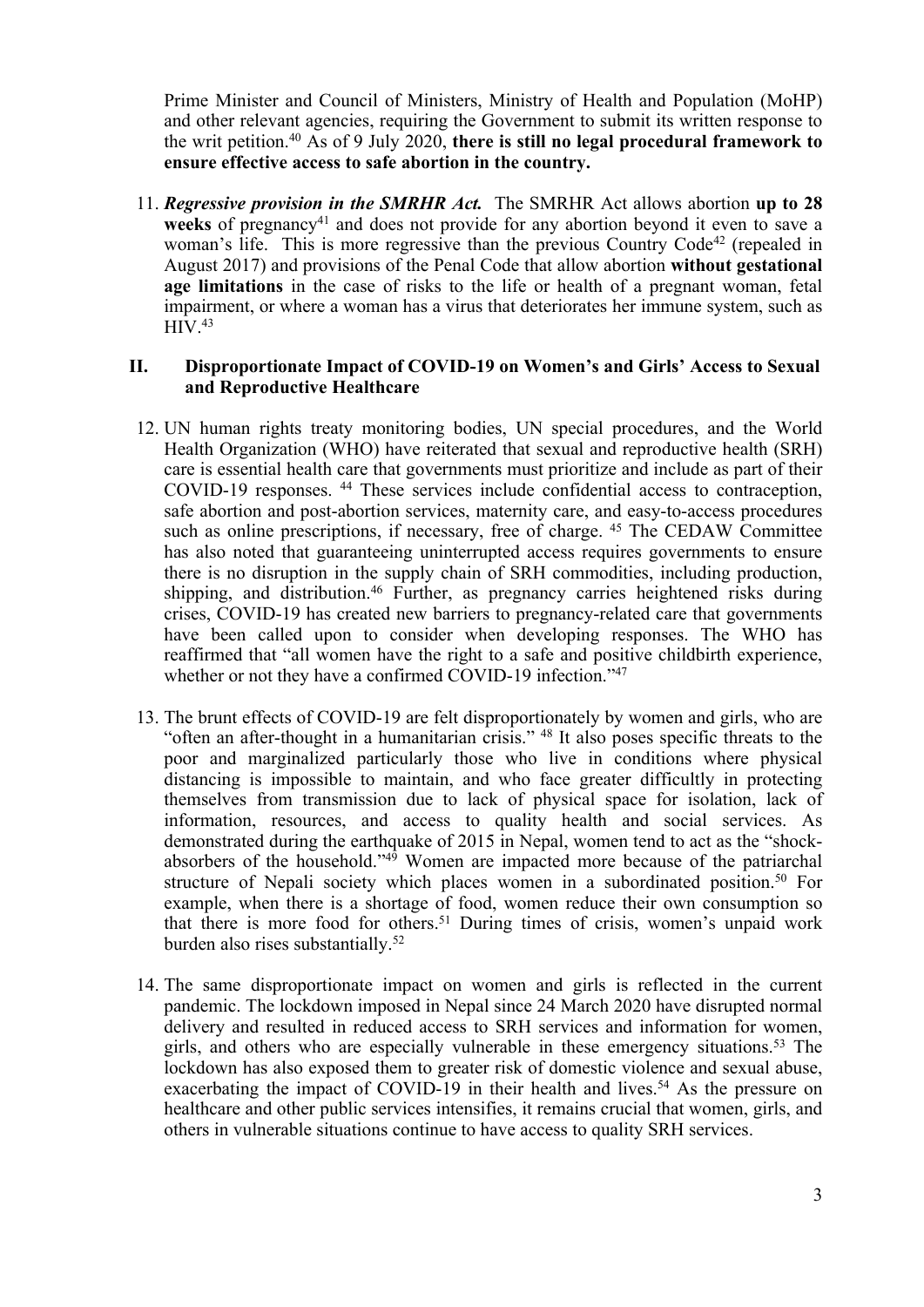- 15. *Significant increase in maternal mortalities and newborn deaths.* According to news reports, since the lockdown, Nepal'<sup>s</sup> maternal mortality rate has increased by nearly 200%. <sup>55</sup> As <sup>a</sup> result of the disruptions to maternal health services particularly around the time of labor, delivery and immediate postpartum, there has also been an increase in newborn deaths. 56 The substantial increase in deaths has been attributed to the difficulty pregnan<sup>t</sup> women face in physically accessing needed health care facilities due to travel and mobility restrictions i.e. most health facilities are significantly far from where the women live<sup>57</sup> and lack of access to transportation.<sup>58</sup> Other factors also include the practice of some health facilities of refusing entry to pregnan<sup>t</sup> women without <sup>a</sup> COVID-19 test repor<sup>t</sup> and, as discussed in the next paragraph, <sup>a</sup> number of facilities focusing solely on COVID-19 treatment. <sup>59</sup> An unpublished study by CREHPA estimated that <sup>a</sup> 10% proportional decline in short-acting reversible contraceptive use in Nepal caused by reduced access to SRH services due to the COVID-19 will result in an estimated 131,700 additional women with an unmet need for modern contraceptives and an additional 19,000 unintended pregnancies over a 12-month period. <sup>60</sup> It also estimated that <sup>a</sup> 10% proportional decline in service coverage of essential pregnancy related and newborn care could lead to an additional 6,000 women and 9,000 newborns experiencing major complications without care causing an additional 70 maternal deaths and 260 newborn deaths. The study also estimates that <sup>a</sup> 10% shift in abortions from safe to unsafe, would lead to additional 14,500 unsafe abortions. 61
- 16. *Converted general hospital for COVID-19 and denial of services to women by health care facilities and providers.* To respond to the pandemic, financial and human resources have been diverted away from SRHR services. 62 The Government converted numerous tertiary, provincial, and district level hospitals for COVID-19 treatment hospital.<sup>63</sup> Some provincial governments and hospitals unilaterally decided and issued notices to discontinue the provision of general health services including SRH services to focus on COVID-19 treatment. <sup>64</sup> After advocacy by civil society groups and their engagemen<sup>t</sup> with the Government and hospitals, two provincial hospitals resumed the provision of SRH services. 65 There have also been reports of hospitals refusing to admit women for childbirth and denying them access to SRH services because of their focus on responding to COVID-19. <sup>66</sup> As reflected in the story below, instances of hospitals turning away women in crucial need of services have also been reported even after initial admittance due to fear of COVID-19 transmission. 67

*A pregnan<sup>t</sup> woman of Udayapur district in eastern Nepal was admitted to Nobel Medical College of Biratnagar—<sup>a</sup> private hospital in Morang district for delivery. Doctors suggested her to undergo <sup>a</sup> caesarian section delivery. Following necessary preparations by the doctors, she was taken to the operating room. However, when the doctors saw her address, they refused to operate on her as the district she came from has been recently identified as <sup>a</sup> COVID-19 hotspot. She was referred to <sup>a</sup> governmen<sup>t</sup> (Koshi) hospital. The referral ticket explicitly mentioned that she has been referred because of her address. 68*

17. *Insufficient policy guidelines for providing SRHR services especially abortion during the pandemic.* When facility-based provision of SRH services is disrupted, WHO recommends prioritizing digital health services, self-care interventions, task sharing and outreach to ensure access to medicines, diagnostics, devices, information and counselling. 69 This prioritization includes among others ensuring access to abortion to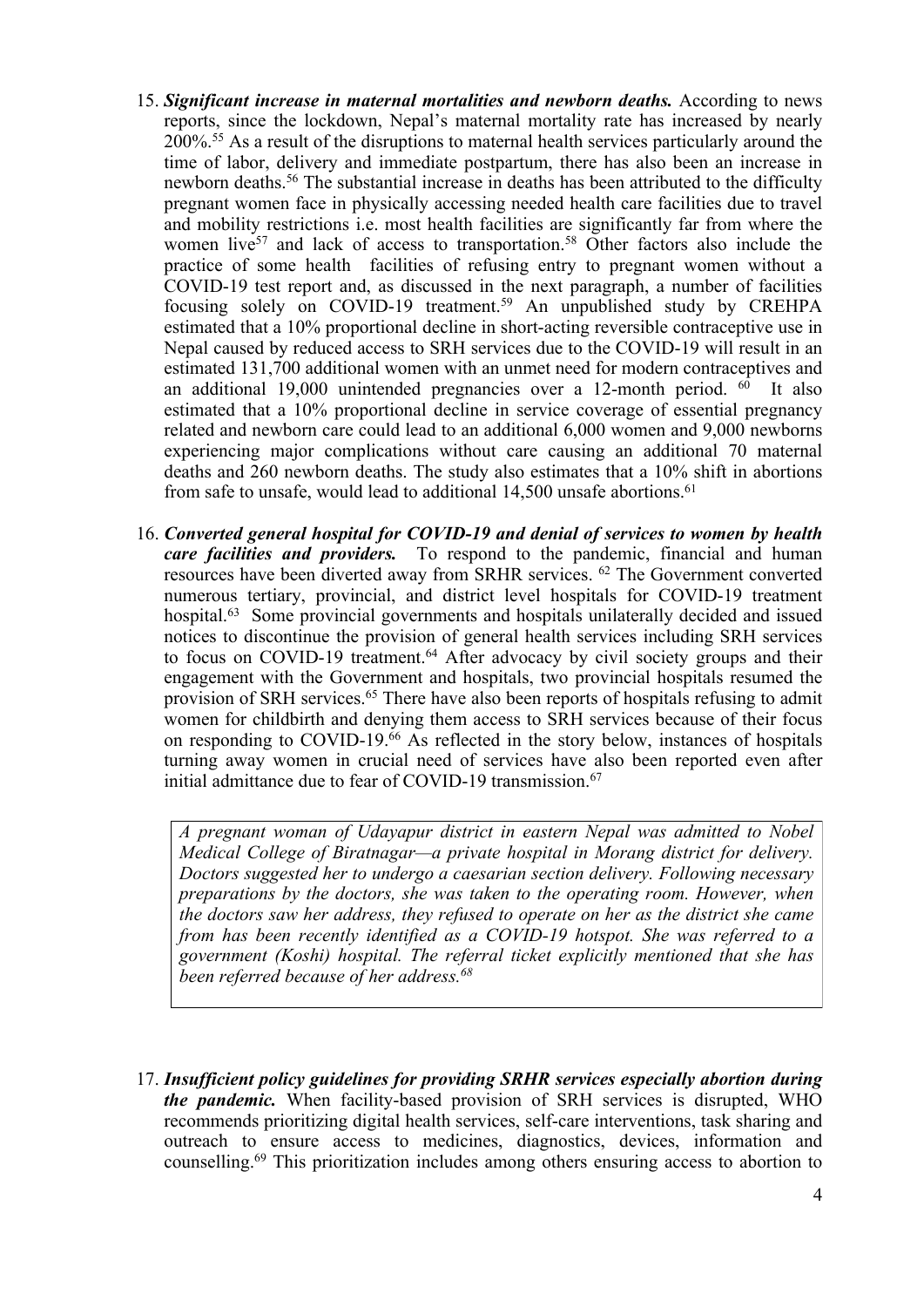the full extent allowed by law. 70 To further improve access to abortion care during COVID-19, the Inter-Agency Working Group on Reproductive Health in Crises (IAWG) has noted that governments should ensure suppor<sup>t</sup> for self-management of medication abortion care for up until 12 weeks of pregnancy and that remote approaches can be considered for counseling on self- management.<sup>71</sup> Relatedly, WHO recommends that governments ensure the availability of all essential medicines covered under the WHO Model List of Essential Medicines, which includes the active drugs for medication abortion, misoprostol and mifepristone. 72

18. MoHP ensured that essential and basic health services including abortion will be continuously provided during the COVID-19 pandemic. 73 To ensure the delivery of these services, the Government endorsed Interim Guidelines for Reproductive, Maternal, Newborn, and Child Health Services (Guideline) during the pandemic.<sup>74</sup> However, the Guidelines which was adopted almost after two months of the lockdown, failed to include provisions to ensure abortion services through telemedicine and selfmanaged abortion as recommended by the WHO and IAWG. 75 The Guidelines only permitted safe abortion services through home visits by approved health professionals of nongovernmen<sup>t</sup> organizations and kept medication abortion drugs in the listed pharmacy. 76 In effect, women'<sup>s</sup> and girls' access to abortion services have been further restricted during the COVID-19 pandemic.

# **III. Suggested Questions to the Government by Member States**

- 19. We respectfully urge the Member States to express concerns about the continuing violations of women'<sup>s</sup> and girls' rights particularly on their ability to make and exercise decisions about their body, sexuality, and reproduction because of the limited access to abortion and the absence of its full decriminalization. We also urge Member States to reiterate that, as <sup>a</sup> signatory to core international human rights treaties and as guaranteed under its national laws and policies including the Constitution and the Safe Motherhood and Reproductive Health Rights (SMRHR) Act, the Government is obliged to respect, protect, and fulfil reproductive rights as fundamental rights and to ensure that human rights guide its public health response to COVID-19. We urge the Member States to particularly raise with the Government the following questions:
	- i. What actions are being taken by the Government to fully decriminalize abortion including by removing the penal provisions on abortion under its Penal Code and amending the SMRHR Act to allow abortion in all cases and removing the regressive provisions that prohibit abortion after 28 weeks even when necessary to save the woman'<sup>s</sup> or girl'<sup>s</sup> life or health? What steps are being done by the Government to ensure that women are not prosecuted and imprisoned under any circumstances for undertaking abortion?
	- ii. What steps has the Government taken to adopt the Regulations under the SMRHR Act to ensure its full and effective implementation particularly on ensuring abortion access?
	- iii. What programs are being implemented by the Government to address the negative and disproportionate impact of COVID-19 on women'<sup>s</sup> and girls' access to sexual and reproductive health care including the increase in maternal deaths and instances of denial of access to certain reproductive health services?
	- iv. What steps are being taken to effectively implement the Interim Guideline for Reproductive, Maternal, Newborn, and Child Health to respond to the COVID-19 pandemic and ensure that it addresses the specific barriers on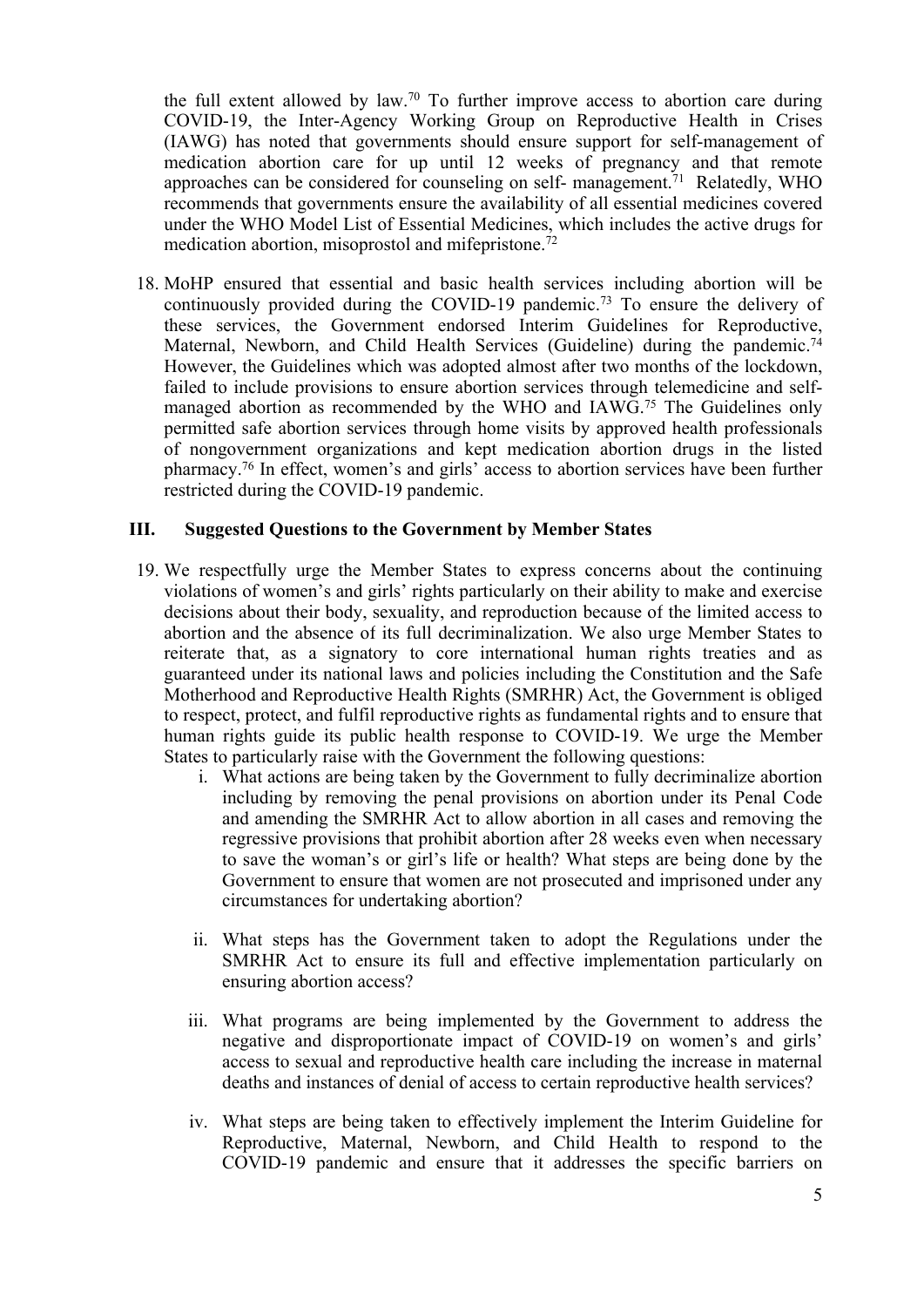abortion access during the pandemic including by expanding access through self-managed medication abortion?

# **IV. Proposed Recommendations to the Government by Member States**

- 20. Following up on pas<sup>t</sup> UPR and UN treaty bodies' recommendations to the Government concerning implementing measures to ensure women'<sup>s</sup> and girls' access to quality sexual and reproductive healthcare, we reques<sup>t</sup> the Member States to consider adopting the following recommendations:
	- 1. To take immediate steps to decriminalize abortion in all cases and eliminate punitive measures for women who undergo abortions and for health care providers who provide abortion services including by repealing the penal provisions on abortion under the Penal Code and amending the SMRHR Act to allow abortion in all cases including for abortions beyond 28 weeks of pregnancy when necessary to save the woman'<sup>s</sup> and girl'<sup>s</sup> life or health;
	- 2. To ensure and facilitate women'<sup>s</sup> and girls' full access to and enjoyment of reproductive health and rights as guaranteed by the Constitution and SMRHR Act by immediately adopting the human-rights based Regulations under the SMRHR Act and fully implementing its provisions;
	- 3. To guarantee that reproductive rights as fundamental human rights remain at the core of the Government'<sup>s</sup> response to the COVID-19 pandemic by ensuring that women and girls continue to have access to essential sexual and reproductive health services particularly maternal health services and safe abortion services including through self-managed medication abortion.

Prabhakar Shrestha Sabin Shrestha Pankaj Kumar Karna Legal Adviser, Asia Executive Director Chairperson Center for Reproductive Rights Forum for Women, Law and Justice and Rights (CRR) Development (FWLD) Institute- Nepal (JuRI-Nepal)

<sup>1</sup> Ministry of Health, Nepal, New ERA: and ICF, *Nepal Demographic and Health Survey (NDHS) 2016* 115 Kathmandu Nepal: Ministry of Health (2017) [hereinafter 2016 NDHS].

<sup>2</sup> *Id*., at 120.

<sup>3</sup> *Id*., at 116.

<sup>4</sup> *Id*., at 119.

<sup>5</sup> Puri et. al., ABORTION INCIDENCE AND UNINTENDED PREGNANCY IN NEPAL. INTERNATIONAL PERSPECTIVES ON SEXUAL AND REPRODUCTIVE HEALTH, Vol. 42, No. 4 (December 2016), pp. 197-209.

<sup>6</sup> 2016 NDHS, *supra* note 1 at 161.

<sup>7</sup> *Id.* 8 *Id.*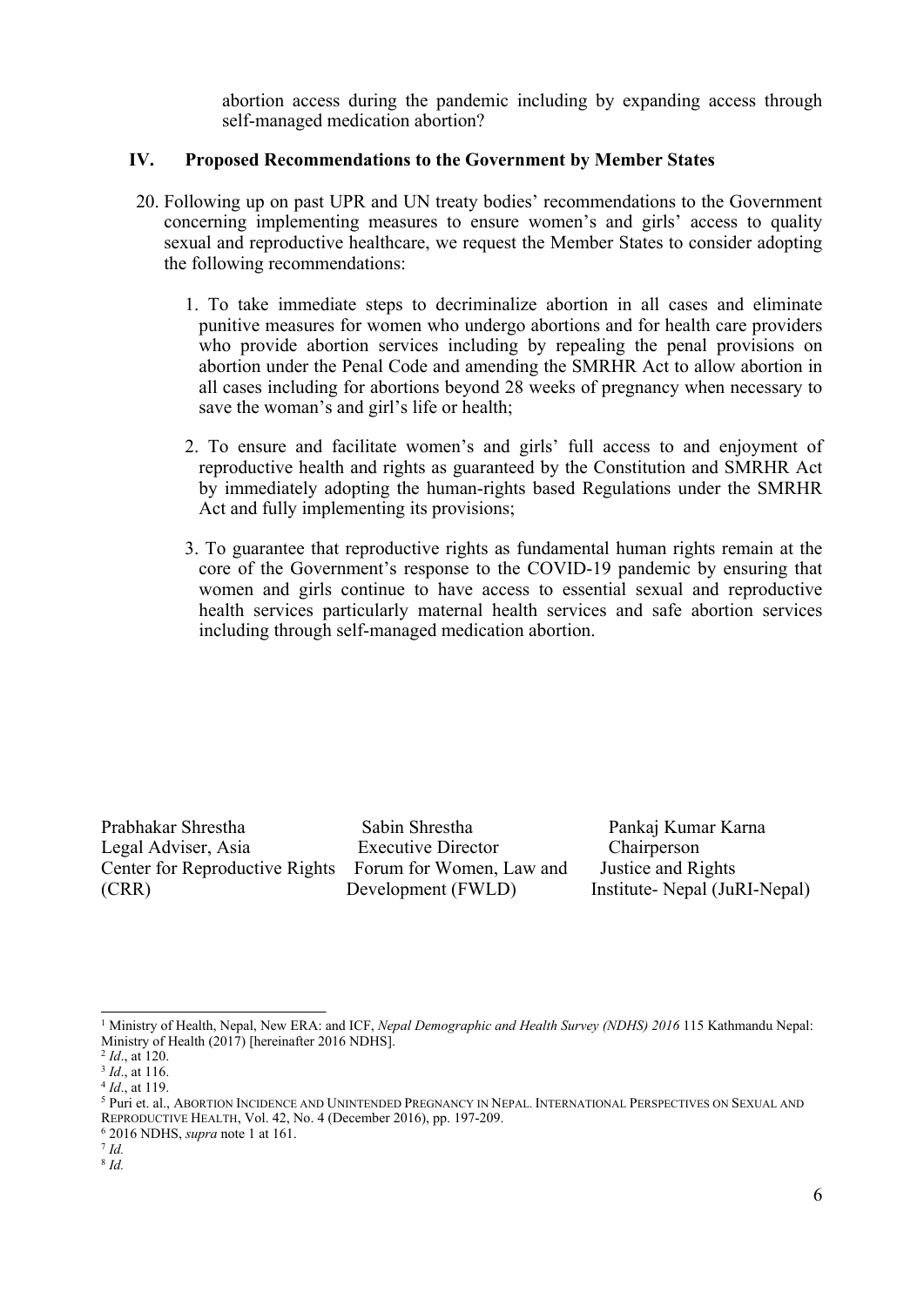$9$  United Nations Country Team in Nepal works closely with the Government, civil society and communities to achieve by 2030 the Sustainable Development Goals (SDGs) available at

[https://nepal.unfpa.org/sites/default/files/pub-pdf/SDGs\\_booklet\\_English.pdf](https://nepal.unfpa.org/sites/default/files/pub-pdf/SDGs_booklet_English.pdf)

<sup>10</sup> Ajit Pradhan et. al Nepal Maternal Mortality and Morbidity Study 2008/2009. Family Health Division, Department of Health Services, Ministry of Health And Population, Government Of Nepal, Kathmandu, Nepal.

<sup>11</sup> Committee on Economic, Social and Cultural Rights, *General Comment No. 22: On the right to sexual and reproductive health* (Art. 12 of the International Covenant on Economic, Social and Cultural Rights), paras. 10, 28, U.N. Doc. E/C.12/GC/22 (2016) [hereinafter CESCR Committee, Gen. Comment No. 22]; Human Rights Committee, *General Comment No. 36: On the right to life* (Art. 6 of the International Covenant on Civil and Political Rights), para. 8, U.N. Doc. CCPR/C/GC/36 (2018) [hereinafter Human Rights Committee, Gen. Comment No. 36]. See also, Human Rights Committee, Concluding Observations: Nigeria, para. 22, U.N. Doc. CCPR/C/NGA/CO/2 (2019).; CEDAW Committee, Concluding Observations: Paraguay, paras. 30, 31, U.N. Doc. CEDAW/C/ PRY/CO/6 (2011).; CEDAW Committee, Concluding Observations: Sierra Leone, para. 32(d), U.N. Doc. CEDAW/C/SLE/CO/6 (2014).; CESCR Committee, Concluding Observations: Argentina, para. 55, 56, U.N. Doc. E/C.12/ARG/CO/4 (2018).

<sup>12</sup> Mellet v. Ireland, Human Rights Committee, Commc'n No. 2324/2013, paras. 7.6, 7.7, 7.8, U.N. Doc.

CCPR/C/116/D/2324/2013 (2016).; Whelan v. Ireland, Human Rights Committee, Commc'<sup>n</sup> No. 2425/2014, paras. 7.7 - 7.9, 7.12, U.N. Doc. CCPR/C/119/D/2425/2014 (2017).; K.L. v. Peru, Human Rights Committee, Commc'<sup>n</sup> No. 1153/2003, U.N. Doc. CCPR/ C/85/D/1153/2003 (2005).; L.C. v. Peru, CEDAW Committee, Commc'<sup>n</sup> No. 22/2009, para. 8.15, U.N. Doc. CEDAW/C/50/D/22/2009 (2011).; CESCR Committee, Gen. Comment No. 22, *supra* note 11, para. 10.; Alyne da Silva Pimentel Teixeira v. Brazil, CEDAW Committee, Commc'<sup>n</sup> No. 17/2008, U.N. Doc. CEDAW/C/49/D/17/2008 (2011).; CAT Committee, Concluding Observations: El Salvador, para. 23, U.N. Doc. CAT/C/SLV/CO/2 (2009).; CAT Committee, Concluding Observations: Nicaragua, para. 16, U.N. Doc. CAT/C/NIC/CO/1 (2009).

<sup>13</sup> Committee on the Elimination of Discrimination against Women*, General Recommendation No. 35: Gender-based violence against women,* updating general recommendation No. 19, in Compilation of General Comments and General Recommendations Adopted by Human Rights Treaty Bodies, para. 18, U.N. Doc. CEDAW/C/GC/35 (2017) [hereinafter CEDAW Committee, Gen. Recommendation No. 35]; Committee on the Elimination of Discrimination against Women, *General Recommendation No. 24: Article 12 of the Convention* (Women and Health), (20th Sess., 1999), in Compilation of General Comments and General Recommendations Adopted by Human Rights Treaty Bodies, paras. 11, 14, 17, U.N. Doc. A/54/38/Rev.1, chap I (1999) [hereinafter CEDAW Committee, Gen. Recommendation No. 24].

<sup>14</sup> Human Rights Committee, *General Comment No. 36, supra* note 11, para. 8.

<sup>15</sup> Committee on the Elimination of Discrimination against Women, United Kingdom of Great Britain and Northern Ireland Inquiry Summary (Article 8 of Optional Protocol to Convention on the Elimination of All Forms of Discrimination against Women), para. 58, U.N. Doc. CEDAW/C/OP.8/GBR/1 (2018).; Human Rights Committee, *Gen. Comment No. 36, supra* note 11, para. 8.; CESCR Committee, *Gen. Comment No.36, supra* note 11, paras. 34, 40, 49(a), 57; Committee on the Rights of Persons with Disabilities and the Committee on the Elimination of All Forms of Discrimination against Women, Joint Statement: Guaranteeing sexual and reproductive health and rights for all women in particular women with disabilities, para. 4, available at https://www.ohchr.org/EN/HRBodies/CRPD/Pages/CRPDStatements.aspx (29 August 2018).

<sup>16</sup> Human Rights Committee, *Gen. Comment No. 36*, *supra* note, 11, para. 8.; L.C. v. Peru, CEDAW Committee, Commc'<sup>n</sup> No. 22/2009, para. 12(b), U.N. Doc. CEDAW/C/50/D/22/2009 (2011); 'Statement of CEDAW Committee on the sexual and reproductive health and rights: Beyond 2014 ICPD review, para. 7, available at

https://www.ohchr.org/Documents/HRBodies/CEDAW/ Statements/SRHR26Feb2014.pdf; K.L. v. Peru, Human Rights Committee, Commc'<sup>n</sup> No. 1153/2003, U.N. Doc. CCPR/C/85/D/1153/2003 (2005); Human Rights Committee, Concluding Observations: Paraguay, paras. 20, 21, U.N. Doc. CCPR/C/PRY/CO/4 (2019); CEDAW Committee, *Concluding Observations: Democratic Republic of Congo,* para. 37(c), U.N. Doc. CEDAW/C/COD/CO/8 (2019); CRC Committee, *Concluding Observations: Malta,* para. 33, U.N. Doc. CRC/C/MLT/CO/3-6 (2019); CAT Committee, *Concluding Observations: Bangladesh*, paras. 38-39, U.N. Doc. CAT/C/ BGD/1 (2019).

<sup>17</sup> Human Rights Committee, *Gen. Comment No. 36, supra* note, 11, para. 8.; CEDAW Committee, *Gen. Recommendation No. 24, supra* note, 13, para. 14.; CRC Committee, *Concluding Observations: Nicaragua,* para. 59, U.N. Doc. CRC/C/NIC/CO/4 (2010).; CAT Committee, *Concluding Observations: Nicaragua*, para. 16, U.N. Doc. CAT/C/NIC/CO/1 (2009).; CESCR Committee, *Concluding Observations: Pakistan*, paras. 77, 78, U.N. Doc. E/C.12/PAK/CO/1 (2017).

<sup>18</sup> CEDAW Committee, *Concluding Observations on the sixth periodic repor<sup>t</sup> of Nepal*, 39(b) p.14/18, U.N. Doc./CEDAW/C/NPL/CO/6.

<sup>19</sup> CEDAW Committee, *Concluding Observations: Nepal*, para. 38, U.N. Doc./CEDAW/C/NPL/CO/6 (2018); Committee on Economic, Social and Cultural Rights, *Concluding Observations on the Third Periodic Report of Nepal*, para. 26, U.N. Doc. E/C.12/NPL/CO/3 (2014); Committee on the Rights of the Child, *Concluding Observations: Nepal*, para. 53, U.N. Doc. CRC/C/NPL/CO/3-5 (2016).

<sup>20</sup> The Constitution of Nepal, 2015 (2072), art. 38 (2); Government of Nepal, response to list of issues and questions in relation to the sixth periodic repor<sup>t</sup> of Nepal, para. 109 (2018).

<sup>21</sup> Office of the Attorney General Nepal, Prosecution Journal, V.4, P. 446 (2018).

<sup>22</sup> Center for Reproductive Rights, Lakshmi Dhikta v. Government of Nepal / Amici (Supreme Court of Nepal) (May 20, 2009) available at <https://reproductiverights.org/case/lakshmi-dhikta-v-government-of-nepal-amici-supreme-court-of-nepal>

<sup>23</sup> Safe Motherhood and Reproductive Health Rights Act, part 6, secs. 22 & 23 (2018) (Nepal); The Public Health Service Act, 2075, Chapter-2, sec. 3(4)(b) (2018) (Nepal).

<sup>24</sup> Safe Motherhood and Reproductive Health Rights Act, para. 4, sec. 15 (a), (c) (d) [hereinafter SMRHR Act].

25 *Id*., para. 4, sec 15 (b).

<sup>26</sup> The Public Health Service Act, 2075 (2018), Nepal, sec. 2 article 3, (4), (b) [hereinafter PHS Act].

<sup>27</sup> The National Penal (Code) Act 2074, part 1.2, Ch. 13, sec. 188 (2017) (Nepal) [hereinafter Penal Code].

<sup>28</sup> Committee on Economic, Social and Cultural Rights, *General Comment 22, supra* note 11, para. 40.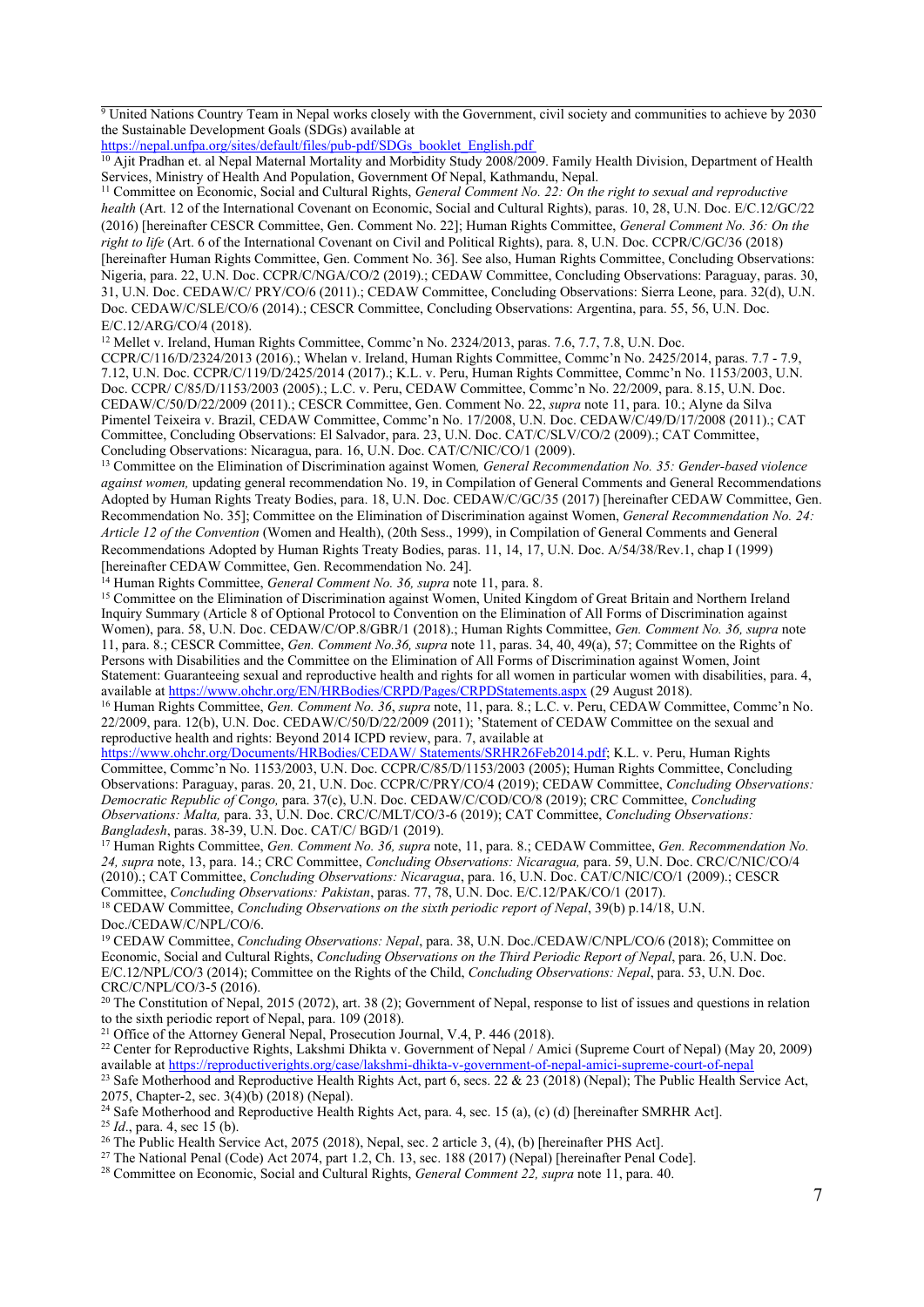$29$  Center for Reproductive Rights, Supplementary Information on Nepal, Scheduled for Review by the Committee on the Elimination of Discrimination Against Women During its 71<sup>st</sup> Session (2018) available at [https://Tbinternet.Ohchr.Org/Treaties/Cedaw/Shared%20documents/Npl/Int\\_Cedaw\\_Css\\_Npl\\_32587\\_E.Pdf](https://Tbinternet.Ohchr.Org/Treaties/Cedaw/Shared%20documents/Npl/Int_Cedaw_Css_Npl_32587_E.Pdf)

30 Penal Code, *supra* note 27, par<sup>t</sup> 1.2, Ch. 13, sec. 188. Awoman who undertakes an abortion may therefore be imprisoned for <sup>a</sup> term not exceeding one year and <sup>a</sup> fine not exceeding ten thousand rupees (approximately US\$100) in the case of pregnancy of up to 12 weeks. In the case of pregnancy of 13 to 25 weeks, <sup>a</sup> pregnan<sup>t</sup> woman may be imprisoned for <sup>a</sup> term not exceeding three years and <sup>a</sup> fine not exceeding thirty thousand rupees (approximately US\$300). For an abortion involving <sup>a</sup> pregnancy of more than 25 weeks, <sup>a</sup> pregnan<sup>t</sup> woman may be sentenced to imprisonment for <sup>a</sup> term not exceeding five years and <sup>a</sup> fine not exceeding fifty thousand rupees (approximately US\$500) depending on the stage of pregnancy. 31 2016 NDHS, *supra* note 1 at 161.

 $_{32}$  Center for Reproductive Rights, Forum for Women, Law and Development Reforms Required in Laws related to Abortion and *Its Enforcement Facts revealed from the review of casefiles in Nepali)*. The study is based on the abortion cases registered between fiscal year 2011/12 to 2015/16 from 16 districts of Nepal, Out of the 53 cases, 13 cases were against women terminating pregnancies, 7 were related to infanticide, 5 were related to forced abortion, and 28 were abortion caused as <sup>a</sup> result of third-party actions, including by beating.

33 *Id.*

34 *Id.*

35 *Id.*

36 J.N. Erdman, *The procedural turn: abortion at the European court of human rights.*

R.J. Cook, J.N. Erdman, B.M. Dickens (Eds.), *Abortion Law in Transnational Perspective: Cases and Controversies,* University of Pennsylvania Press, Philadelphia (2014), pp. 121-142; P. Bergallo, *The Struggle Against Informal Rules on Abortion In Argentina* R.J. Cook, J.N. Erdman, B.M. Dickens (Eds.), *Abortion In Transnational Perspective: Cases And Controversies*, University of Pennsylvania Press, Philadelphia (2014), pp. 143-165.

<sup>37</sup> National Penal (Code) Act, Chapter-13, 189 (2017) (Nepal) *with* Safe Motherhood and Reproductive Health Rights Act, par<sup>t</sup> 4, sec. 15(b) (2018) (Nepal).

38 "Activists seek amendment to Penal Code, safe motherhood act", The Himalayan*, March 3, 2019,* available at <https://thehimalayantimes.com/kathmandu/activists-seek-amendment-to-penal-code-safe-motherhood-act/>

39 SMRHR Act, *supra* note 24, para. 1 sec, 2 (j), para. 3, sec. 6(2), 7(2), 10(2,3), para. sec 18(2,3), and para. 6 sec 22(3). 40 See; *The Supermen Court issued the show cause notice on Reproductive Health related writ Nagarik Khabar* (NEPALI NEWSPAPER), 16 June 2020, available at

[https://nagarikkhabar.com/2020/6/38121?fbclid=IwAR2b18pcva952itchQqEysLWEEwCQwYh1EHH9CUTPJ6C6oYDc2iuv8lg](https://nagarikkhabar.com/2020/6/38121?fbclid=IwAR2b18pcva952itchQqEysLWEEwCQwYh1EHH9CUTPJ6C6oYDc2iuv8lgs4o)

[s4o](https://nagarikkhabar.com/2020/6/38121?fbclid=IwAR2b18pcva952itchQqEysLWEEwCQwYh1EHH9CUTPJ6C6oYDc2iuv8lgs4o) 41 SMRHR Act, *supra* note 24, para. 4*,* sec. 15 (b)(c)(d) and (e).

42 PHS Act, *supra* note 27 para.13, 189 (b) (d) (2017) (Nepal).

43 *Id.,* par<sup>t</sup> 1.2, Ch. 13, sec. 188 (2017) (Nepal); see also Center for Reproductive Rights, Supplementary information on Nepal, scheduled for review by the Committee on the Elimination of Discrimination against Women during its 71<sup>st</sup> Session (2018) available at [https://tbinternet.ohchr.org/Treaties/CEDAW/Shared%20Documents/NPL/INT\\_CEDAW\\_CSS\\_NPL\\_32587\\_E.pdf](https://tbinternet.ohchr.org/Treaties/CEDAW/Shared%20Documents/NPL/INT_CEDAW_CSS_NPL_32587_E.pdf) **<sup>44</sup>** CEDAW Committee Guidance Note on CEDAW and COVID-19, **)** available at

**[https://www.ohchr.org/Documents/HRBodies/TB/COVID19/Guidance\\_Note.docx](https://www.ohchr.org/Documents/HRBodies/TB/COVID19/Guidance_Note.docx)** Statement by the UN Working Group on Discrimination against Women and Girls, 'Responses to the COVID-19 pandemic must **not discount women and girls', 20 April 2020, )** *available at* **<https://www.ohchr.org/EN/NewsEvents/Pages/DisplayNews.aspx?NewsID=25808&LangID=E>** World Health Organization, WHO releases guidelines to help countries maintain essential health services during the **COVID-19 pandemic, 30 April 2020, )** available at **[https://www.who.int/news-room/detail/30-03-2020-who-releases](https://www.who.int/news-room/detail/30-03-2020-who-releases-guidelines-to-help-countries-maintain-essential-health-services-during-the-covid-19-pandemic)gu[idelines-to-help-countries-maintain-essential-health-services-during-the-covid-19-pandemic](https://www.who.int/news-room/detail/30-03-2020-who-releases-guidelines-to-help-countries-maintain-essential-health-services-during-the-covid-19-pandemic)** 45 *Id.*

<sup>46</sup> CEDAW committee Guidance Note on CEDAW and COVID-19, ) available at

[https://www.ohchr.org/Documents/HRBodies/TB/COVID19/Guidance](https://www.ohchr.org/Documents/HRBodies/TB/COVID19/Guidance_Note.docx)\_[Note.docx](https://www.ohchr.org/Documents/HRBodies/TB/COVID19/Guidance_Note.docx)

<sup>47</sup> World Health Organization, 2020. Coronavirus) available at [https://www.who.int/images/default-source/health-](https://www.who.int/images/default-source/health-topics/coronavirus/pregnancy-breastfeeding/who---pregnancy---3.png)

[topics/coronavirus/pregnancy-breastfeeding/who---pregnancy---3.png](https://www.who.int/images/default-source/health-topics/coronavirus/pregnancy-breastfeeding/who---pregnancy---3.png) 48 *Id.*

<sup>49</sup> UN Women: Asia and the Pacific, 'Take Five: Women are often an after-thought in a humanitarian crisis, ) available at [https://asiapacific.unwomen.org/en/news-and-events/stories/2020/05/take-five-women-are-often-an-after-thought-in-a](https://asiapacific.unwomen.org/en/news-and-events/stories/2020/05/take-five-women-are-often-an-after-thought-in-a-humanitarian-crisis)[humanitarian-crisis](https://asiapacific.unwomen.org/en/news-and-events/stories/2020/05/take-five-women-are-often-an-after-thought-in-a-humanitarian-crisis)

50 *Id.*

51 *Id.*

52 *Id.*

<sup>53</sup> Center for Reproductive Rights, *April COVID-19 Landscape: SRHR and Gendered Issues in Asia,* ) available at [https://reproductiverights.org/sites/default/files/2020-06/April%20COVID-19%20Landscape%20SRHR%20and%20Gendered%](https://reproductiverights.org/sites/default/files/2020-06/April%20COVID-19%20Landscape%20SRHR%20and%20Gendered%20Issues%20in%20Asia.pdf) [20Issues%20in%20Asia.pdf](https://reproductiverights.org/sites/default/files/2020-06/April%20COVID-19%20Landscape%20SRHR%20and%20Gendered%20Issues%20in%20Asia.pdf); Center for Reproductive Rights, *May COVID-19 Landscape: SRHR and Gender Issues in Asia,* ) *available at*

[https://reproductiverights.org/sites/default/files/2020-06/May%20COVID-19%20Landscape%20SRHR%20and%20Gendered%](https://reproductiverights.org/sites/default/files/2020-06/May%20COVID-19%20Landscape%20SRHR%20and%20Gendered%20Issues%20in%20Asia.pdf) [20Issues%20in%20Asia.pdf](https://reproductiverights.org/sites/default/files/2020-06/May%20COVID-19%20Landscape%20SRHR%20and%20Gendered%20Issues%20in%20Asia.pdf)

54 *Id.*

<sup>55</sup> A 200 percen<sup>t</sup> increase in maternal mortality since the lockdown began, The Kathmandu Post, *27 May 2020* available at <https://kathmandupost.com/national/2020/05/27/a-200-percent-increase-in-maternal-mortality-since-the-lockdown-began> <sup>56</sup> UNFPA, *In Nepal, COVID-19 turning pregnancy excitement into fear***,** May 7, 2020, available at

<https://nepal.unfpa.org/en/news/covid-19-turning-pregnancy-excitement-fear> and Global Financing Facility *Preserve Essential Health Services during the covid-19 Pandemic Nepal* available at

[https://www.globalfinancingfacility.org/sites/gff\\_new/files/documents/Nepal-Covid-Brief\\_GFF.pdf](https://www.globalfinancingfacility.org/sites/gff_new/files/documents/Nepal-Covid-Brief_GFF.pdf)